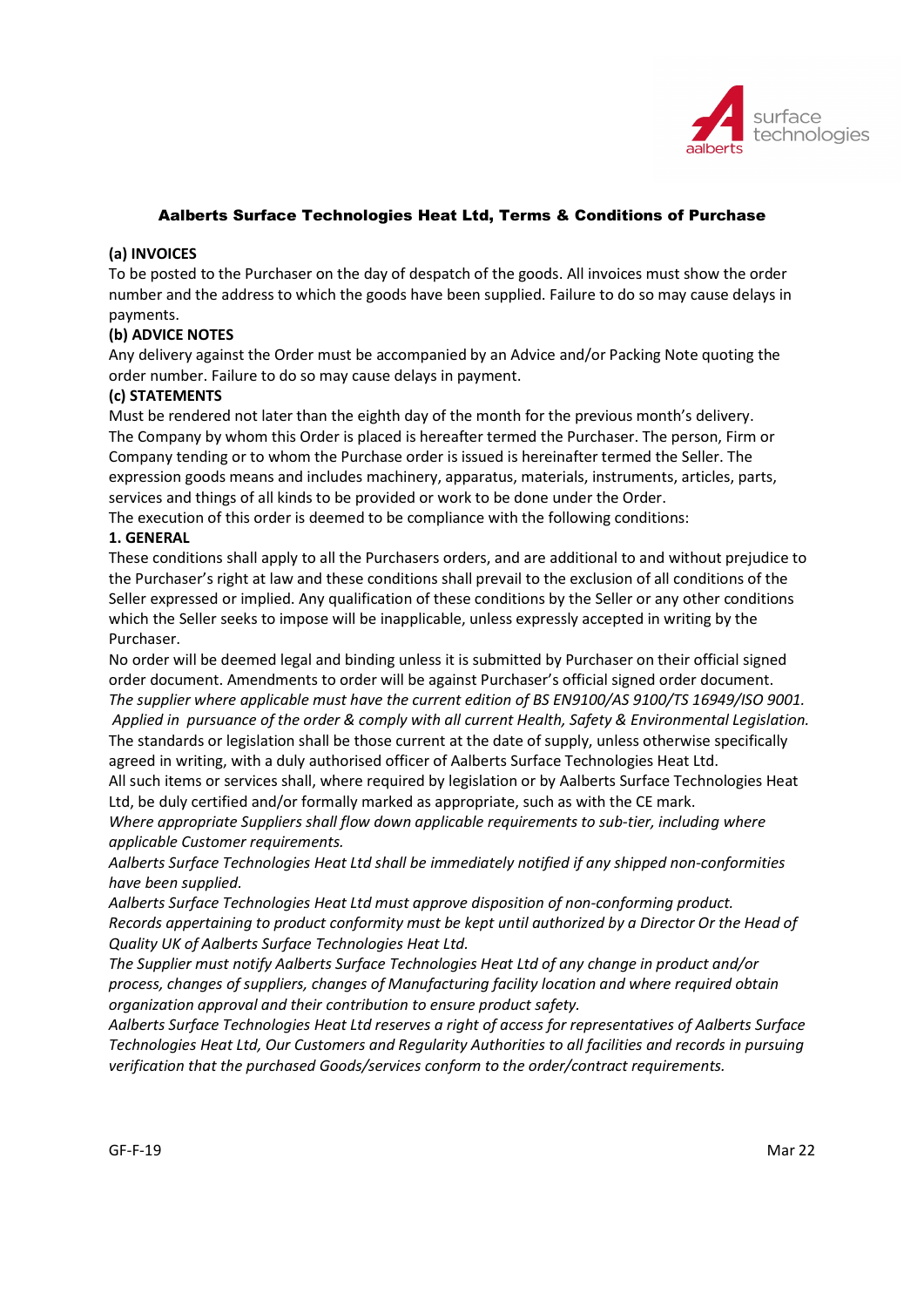

## 2. DELIVERY

The goods must be delivered not later than the agreed date, or where delivery is to be by installments, not later than the agreed dates. The Purchaser shall be under no obligation to accept delivery of the goods before the agreed date. Where the Purchaser agrees to accept early delivery they shall be entitled to withhold payment in respect of such deliveries until the appropriate time following agreed date. The Purchaser shall be entitled to reject all goods if any parts of the goods are not delivered by the agreed date or any agreed extension of such date. In the event of rejection or cancellation due to late delivery, the Purchaser reserves the right to purchase elsewhere and charge the seller with any extra expense incurred. The time for delivery shall be extended by a reasonable period if delay in delivery is caused by industrial dispute or by circumstances beyond the Sellers control, provided the Seller has given immediate notification to the Purchaser on becoming aware of the likelihood of any such delay. Delays by the Seller's sub-contractors or suppliers shall not be treated as a cause beyond Seller's control. If due to industrial dispute or circumstances which are beyond his control the Purchaser is unable to accept delivery on the agreed date, reasonable notice thereof being given to the Seller, the Seller will arrange for storage and the reasonable cost for such storage shall be borne by the Purchaser.

# 3. PACKING

Packing cases, skids, drums and other packing materials are to be supplied free of charge. Empties will be returned at Seller's expense upon request, but the Purchaser accepts no liability for their return in safe condition. Returnable containers must be stenciled with Sellers name and address, identification mark and numbers, together with an addressed reversible label. Any damage incurred to goods resulting from inadequate packing will be charged to the Seller.

#### 4. INSPECTION

The Purchaser reserves the right to inspect or nominate others to inspect any goods prior to despatch or any stage in the process of manufacture. The goods will also be subject to the inspection by or on behalf of the Purchaser after delivery. The Purchaser will give notice of any reject and the Seller will be given reasonable opportunity to advise disposition, failing which any rejected goods may be returned to the Seller at the Seller's expense.

#### 5. QUALITY

Where a specification has been issued by the British Standards Institution dealing with any equipment or material forming part or all of the material covered by this order, such equipment shall be constructed and tested in accordance with the recommendations contained in the latest issue of the British Standards Specification applying thereto, except where otherwise specified or agreed in writing. Where goods are to be supplied in accordance with the Purchaser's specification, goods must comply with the specification in all respects and any deviation there from will give rise to the Purchaser's right of rejection. In the absence of specification or sample, all goods supplied must be the best of their respective kinds of good quality and of first class workmanship.

### 6. DEFECTS AFTER DELIVERY

The Seller will make good by repair, or at his option by the supply of replacement any defects which under proper use appear in the goods within a period of fifteen months after delivery and arise from faulty materials or workmanship. Repairs or replacement will be provided by the Seller free of charge.

#### 7. IDENTIFICATION

All goods supplied against Purchaser's drawings must be marked with Purchaser's drawing number, except where such a number cannot be incorporated. Packaging containing goods supplied against Purchaser's drawings, part numbers or catalogues must be marked with the appropriate reference.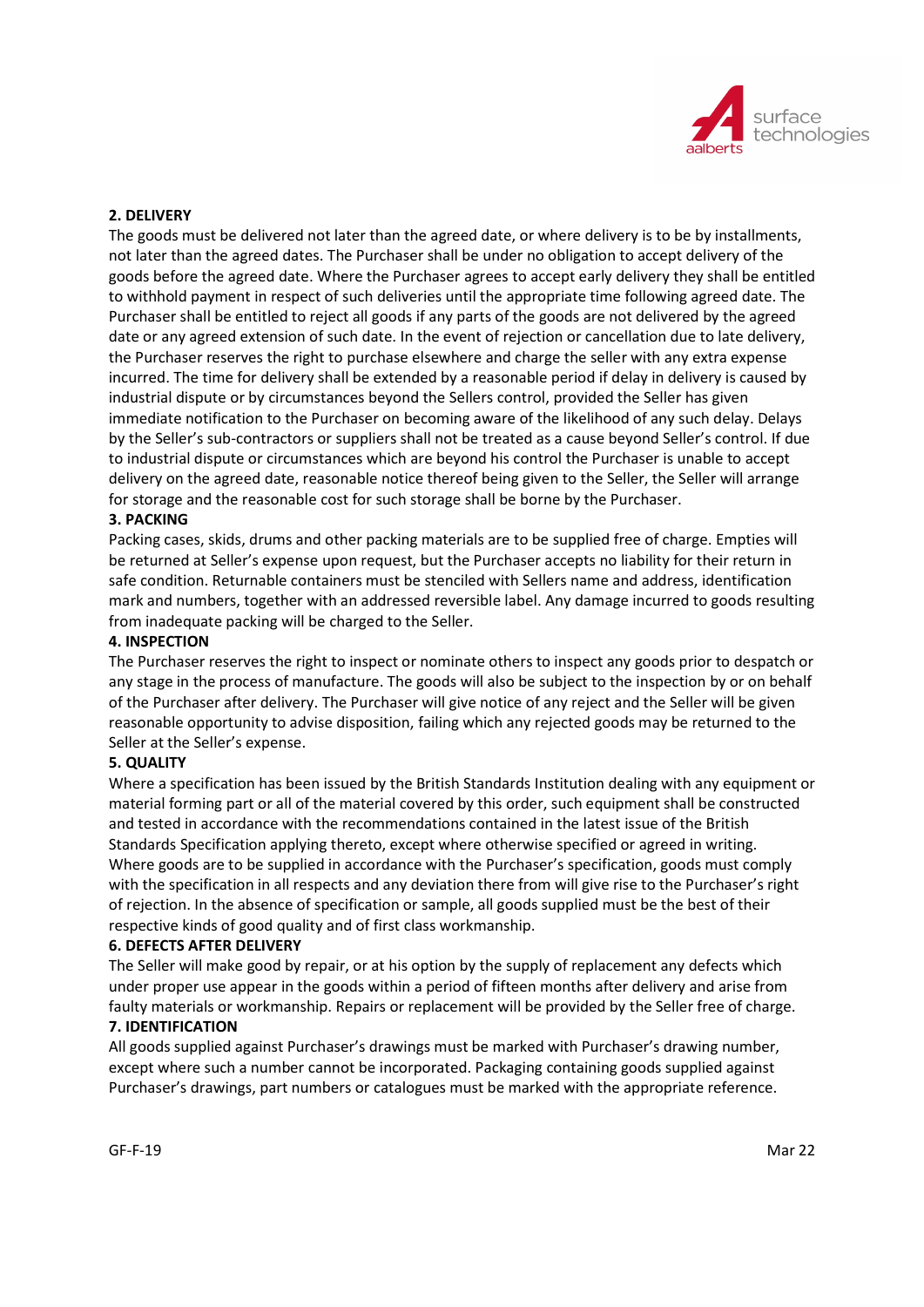

## 8. REJECTIONS

The Purchaser shall be entitled to reject any goods not in accordance with the contract within a reasonable time after they have been received. All such rejected goods must be replaced and the goods shall not be deemed to have been delivered until such rejected goods are replaced. No payment shall be made for any rejected goods. If the Seller is unable to replace rejected goods within a reasonable time after being notified of their rejection, the Purchaser shall be entitled to cancel the order in respect of the rejected goods and obtain equivalent goods elsewhere and any extra involved will be paid for by the Seller.

### 9. QUANTITY

No variations of or extras to this order shall be carried out by the Seller unless authorised by the Purchaser on the Purchaser's official signed form.

10. F.O.B. to include all due charges.

## 11. DEMURRAGE OR CARTAGE

No charge for demurrage or cartage will be paid unless specially agreed in writing.

### 12. PATENTS

The Seller will indemnify the Purchaser against any claim or infringement of letters patent, registered design, trade mark or copyright (published at the date of this order) by the use or sale of any goods supplied by the Seller to the Purchaser and against all costs or damages which the Purchaser may incur in any action for such infringement or for which the Purchaser may become liable in any such action, provided always that this indemnity shall not apply any infringement which is due to the Seller having followed a design or instruction furnished or given by the Purchaser or to the use of such goods in a manner or for a purpose in foreign country not specified by the Purchaser or disclosed to the Seller, or to any infringement which is due to the use of such goods in association or combination with any other goods not supplied by the Seller. The Purchaser will give the Seller immediate notice of any such claims and permit the Seller to defend the same and to conduct any litigation that may ensue and all negotiations for a settlement of the claim. The Purchaser on their part warrants that any design or instruction which they furnish or give, shall not be such as this will cause the Seller to infringe any letters patent, registered design, trade mark or copyright in the execution of the order.

#### 13. TOOLS

Tools, gauges, dies, jigs, fixtures, patterns or drawings specially made by the Seller for the purposes of this order and paid for by the Purchaser, whether in whole or in part, or supplied by the Purchaser to the Seller for the purposes of this order, shall be used solely for the manufacture of goods exclusively to the order of the Purchaser and not for any other purpose or for any other customer. Any such tools, gauges, dies, jigs, fixtures, patterns and drawings (hereinafter called 'tools') shall be kept by the Seller in good order and repair and the Seller shall, where they are not already the sole property of the Purchaser, grant the Purchaser the right to acquire these or any one or more of them, where they are specially made by the Seller, on payment of the written down value thereof as appearing in the Sellers books at the date the Purchaser exercises their rights. The Seller will give credit to the Purchaser for any payment made towards the original cost of purchase or manufacture. Tools supplied by the Purchaser to the Seller shall remain the property of the Purchaser and be returned by the Seller immediately on request.

# 14. PURCHASER'S PROPERTY

The Seller shall be responsible for any property (e.g. free issue material) belonging to the Purchaser which has been issued in connection with this order and shall indemnify the Purchaser against any loss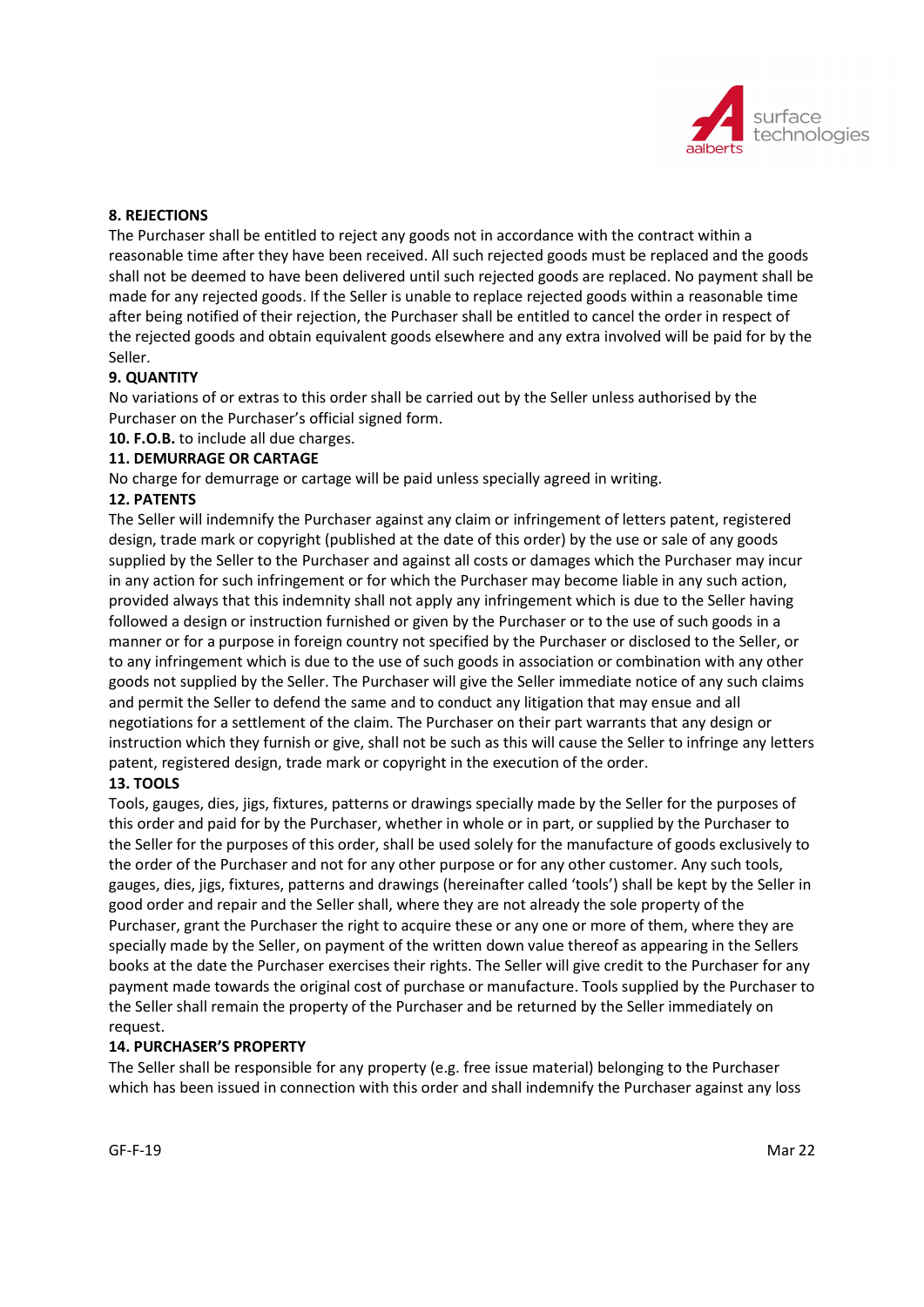

or damage to such property while in the possession of the Seller. All free issue material extra to contract requirements shall be returned to the Purchaser.

# 15. FORCE MAJEURE

The Purchaser reserves the right to require the Seller to suspend deliveries in the case of any event whatsoever beyond the control of the Purchaser which prevents the Purchaser using the goods specified in this order within a reasonable period of time.

# 16. ASSIGNMENT AND SUB-CONTRACTING

This order, or any part of it, shall not be assigned or sub-contracted without the written consent of the Purchaser. Any such consent shall not relieve the Seller of any obligation to comply with these conditions of purchase.

# 17. DETAILS CONFIDENTIAL

Any specifications, plans, drawings, patterns or designs supplied by the Purchaser to the Seller in connection with this order shall remain the property of the Purchaser, and any information derived there from or otherwise communicated to the Seller in connection with the order shall be regarded by the Seller as secret and confidential and shall not, without the written consent of the Purchaser, be published or disclosed to any third party.

# 18. LIABILITY

Goods shall remain the property of and shall be at the sale risk of the Seller until delivered to the Purchaser in accordance with the order or to some other person to whom the Purchaser will direct the Seller to delivery. The Seller will indemnify the Purchaser in full against all claims whatever which may be made against the Purchaser under the Employers Liability (Defective Equipment) Act 1969.

## 19. DESCRIPTIONS

The Seller warrants that the goods will comply with any description direct or indirect which they have given, by whatever means, with respect thereto and that such description will not be such as will cause the Purchaser to contravene the provisions of the Trade Descriptions Act 1968, if the goods are subsequently sold by the Purchaser under that description.

# 20. WAIVER

The terms and conditions of the Order, must be strictly complied with notwithstanding that the Purchaser may on earlier occasion or occasions on previous orders have waived their rights under these conditions.

# 21. PRICES AND PAYMENT

21.1) Prices shall remain firm as quoted by the Seller for the whole of this order and shall not be subject to variation, unless the Purchaser has been given 28 days notice, in writing, of the variation and it has been accepted, in writing, by the Purchaser. If the Purchaser does not accept the variation, they shall be entitled to cancel the whole or any part of the order.

21.2) Unless otherwise agreed in writing by a director of the company, invoices will be payable not later than 60 days from the last day of the month in which the invoice is accepted by the company.

# 22. ARBITRATION

If any dispute or difference of any kind whatsoever shall arise between the Purchaser and the Seller in connection with or arising out of this order and provided that each party has given notice in writing to the other party of such dispute or, difference shall be referred to an arbitrator to be agreed between the Purchaser and the Seller, or failing such agreement within 14 days from receipt of such notice in writing, the dispute or difference shall on the application of either party be referred to an arbitrator, this arbitrator shall be agreed following consultation of the Institute Chartered Arbitrators .Any such